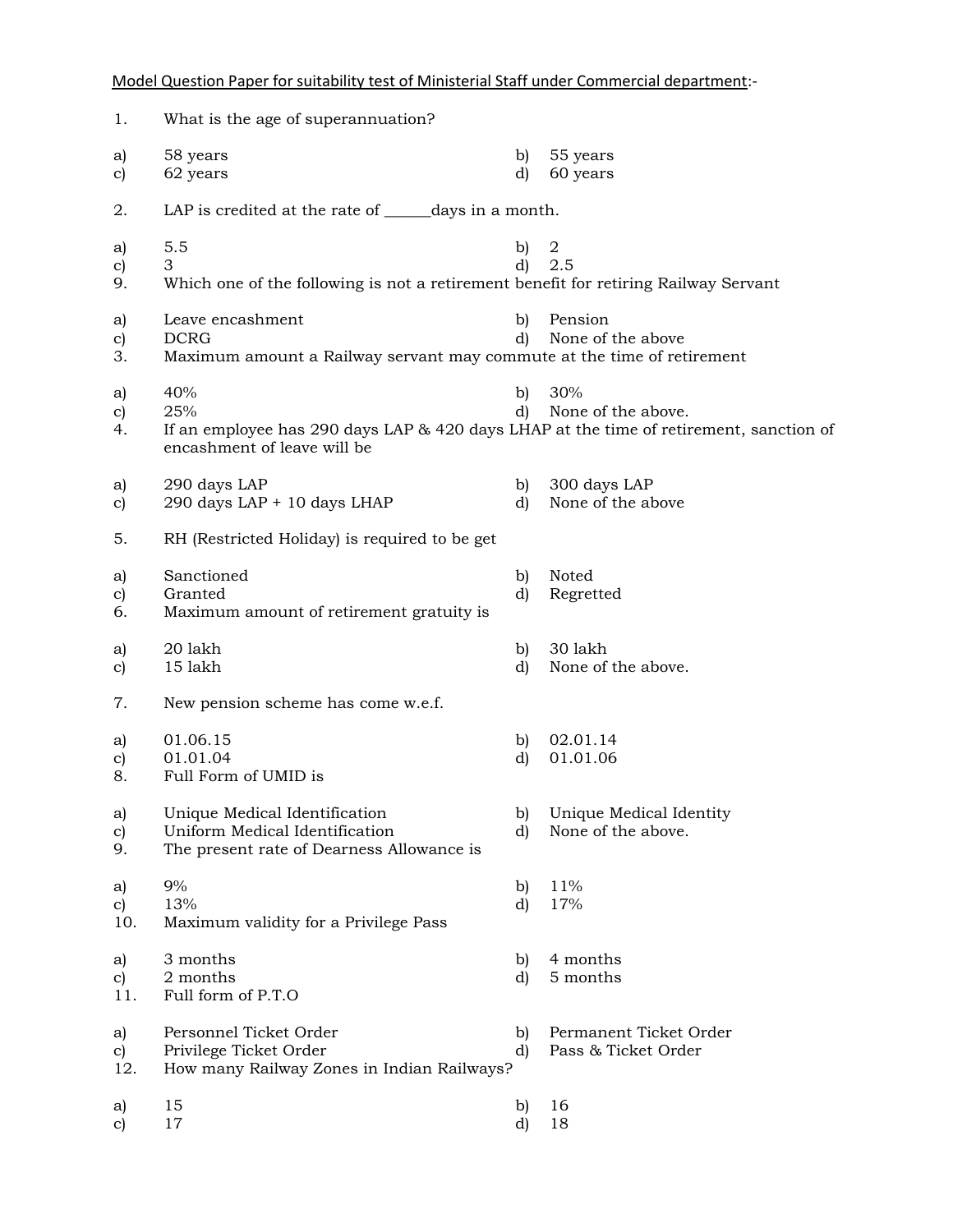13. Full for of SPARROW

| a)                                                   | Performance<br>Appraisal<br>Report<br>Smart<br>Recording On-line Window              | b)           | Smart Performance Appraisal Railway<br>Recording On-line Window |  |  |  |
|------------------------------------------------------|--------------------------------------------------------------------------------------|--------------|-----------------------------------------------------------------|--|--|--|
| c)                                                   | Performance<br>Appraisal<br>Smart<br>Report<br>Recording On-line Websige             | d)           | Smart Proforma for Appraisal Report<br>Recording On-line Window |  |  |  |
| 14.                                                  | Zonal Headquarter of N. F. Railway                                                   |              |                                                                 |  |  |  |
| a)<br>c)                                             | Alipur Duar<br>Guwahati                                                              | b)<br>d)     | Maligaon<br>New Jalpaiguri                                      |  |  |  |
| 15.                                                  | HQ of N. W. Railway                                                                  |              |                                                                 |  |  |  |
| a)                                                   | Jaipur                                                                               | b)           | New Delhi                                                       |  |  |  |
| c)                                                   | Jodhpur                                                                              | d)           | None of the above.                                              |  |  |  |
| 16.                                                  | Full form of PNM                                                                     |              |                                                                 |  |  |  |
| a)                                                   | Permanent Negotiating Machinery                                                      | b)           | Periodical Negotiating Machinery                                |  |  |  |
| c)                                                   | Permanent Negotiation Machinery                                                      | d)           | None of these                                                   |  |  |  |
| 17.                                                  | Full form of LTI                                                                     |              |                                                                 |  |  |  |
| a)                                                   | Local Transport Inspector                                                            | b)           | Left Thumb Impression                                           |  |  |  |
| c)                                                   | Loco Traffic Inspector                                                               | d)           | None of the above                                               |  |  |  |
| 18.                                                  | What is the minimum days of CCL to be sanctioned at a time?                          |              |                                                                 |  |  |  |
|                                                      | 15 days                                                                              | b)           | 5 days                                                          |  |  |  |
| a)<br>c)                                             | 7 days                                                                               | d)           | None of the above.                                              |  |  |  |
| 19.                                                  | Full form of D&A Rule is                                                             |              |                                                                 |  |  |  |
|                                                      |                                                                                      |              |                                                                 |  |  |  |
| a)                                                   | Dearness Allowance                                                                   | b)<br>d)     | Discipline & Appeal<br>None of the above.                       |  |  |  |
| c)<br>20.                                            | Disciplinary Authority<br>Which date is celebrated as "Hindi Day" in every year?     |              |                                                                 |  |  |  |
|                                                      |                                                                                      |              |                                                                 |  |  |  |
| a)                                                   | 26 <sup>th</sup> January                                                             | $\mathbf{b}$ | 14 <sup>th</sup> September                                      |  |  |  |
| c)                                                   | 10 <sup>th</sup> May                                                                 | d)           | 10 <sup>th</sup> January                                        |  |  |  |
| 21.                                                  | Maximum number of paternity leave can be sanction for one living child is            |              |                                                                 |  |  |  |
| a)                                                   | 15                                                                                   | b)           | 20                                                              |  |  |  |
| c)                                                   | 30                                                                                   | d)           | 40                                                              |  |  |  |
| 22.                                                  | Full form of PRS.                                                                    |              |                                                                 |  |  |  |
| (a)                                                  | Passenger Reservation System. (b) Passenger Revenue System. (c) Passenger Random     |              |                                                                 |  |  |  |
|                                                      | System (d) None of these.                                                            |              |                                                                 |  |  |  |
| 23                                                   | Full form of IRCTC.                                                                  |              |                                                                 |  |  |  |
| (a)                                                  | Indian Railway Catering Tourism Corporation.(b) Indian Railway Catering & Tourism    |              |                                                                 |  |  |  |
|                                                      | Company.(c) Indian Railway Catering & Tourism Corporation. (d) None of these.        |              |                                                                 |  |  |  |
| 24                                                   | Full form of CCM (PS).                                                               |              |                                                                 |  |  |  |
| (a)                                                  | Chief Commercial Manager (Personal Service). (b) Chief Commercial Manager (Passenger |              |                                                                 |  |  |  |
|                                                      | Services). (c) Chief Commercial Manager (Personnel service). (d) None of these.      |              |                                                                 |  |  |  |
| 25 Only Metro Railway owned by Indian Railways is :- |                                                                                      |              |                                                                 |  |  |  |
|                                                      | (a) Kolkata Metro. (b) Mumbai Metro. (c) KMRCL. (d) HMRL.                            |              |                                                                 |  |  |  |
| 26                                                   | Full form of PNR is :-                                                               |              |                                                                 |  |  |  |
|                                                      | (a) Passenger Name Record. (b) Passenger Name Registration. (c) Personal Name        |              |                                                                 |  |  |  |
|                                                      | registration. (d) None of these.                                                     |              |                                                                 |  |  |  |